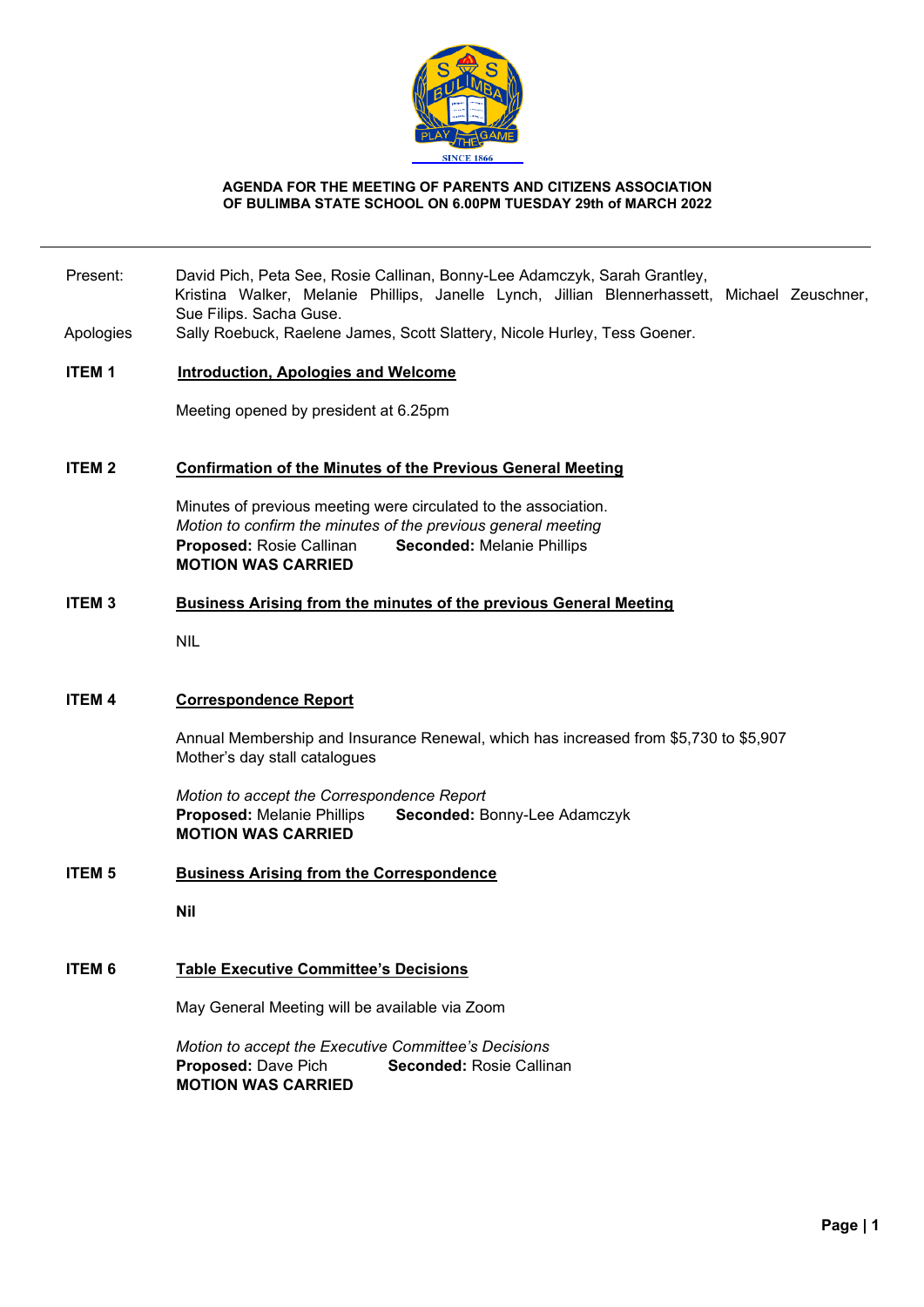# **ITEM 7 Treasurer's Report and Financial Statement, and any business arising from the Treasurer's report and financial statement**

Report circulated to association members. Super round grant application for Shade \$75k. Apply again for Sun shade grant. Trivia Budget – still under review. Looking at options to put everyone under one marquee. Harry's Trivia has gone under during Covid, looking at a different provider. David Finlayson for major prize donation. Question from member re: why doesn't trivia come back to hall. Feedback regarding separate marquees. If in the hall there would be a reduced numbers. Questions: Can it be run on the oval – problems regarding toilets, etc. electricals. Hall has diminished numbers. Chair answer: It can be in the hall or at the Golf club other venues are not viable. Question is the golf club being favoured over other community venues. Answer: we are committed to the Golf Club for this year. Member: while BSS is supporting local club – bar profits are all going to the club. Last year the bar was full bar prices. Answer: the commercial deal has been negotiated. Question about a negotiation with Golf club regarding bar prices? Using the connections as club Secretary. Chair disclosed potential conflict – conversation should pass to Melanie Phillips. Food same price as last year. Question re: thoughts on venue. Marquee hire estimate is high. Hall has no capacity for 400 tickets. Negotiations with the club about balancing act of cost and hire. Issues with hall is size and need for volunteers. This event can not change venues. The commercial agreement with the venue means the prices are what is agreed upon. Chair raised conflict passed to Mel to answer. Possible to ask about negotiation on prices. Mel to have these conversations. Charity models on these event means the ticket price covers the cost of the event. Money raised on the night is the profit.

*Motion to approve the Budget including Trivia Night expenditure up to \$27k* **Proposed:** Kristina Walker **Seconded:** Sarah Grantley **MOTION WAS CARRIED**

Starting process to upgrade the pool area. Executive are meeting to discuss what can be done to the pool area. Start getting a plan to spend the money the P&C is holding.

*Motion to proceed to receive quotes on the pool area. No expenditure required.*  **Proposed:** Bonny-Lee Adamczyk **Seconded:** Kristina Walker **MOTION WAS CARRIED**

*Motion to approve the Treasurer's Report* **Proposed:** Dave Pich **Seconded:** Kristina Walker **MOTION WAS CARRIED**

#### **ITEM 8 Business Unit reports and financial statements and any business arising from the business unit reports and financial statements** Sally Roebuck called in for report only. Taken as read.

*Motion to accpe the 2022 OSHC Strategic Plan* **Proposed: Bonny-Lee Adamczyk <b>Seconded:** Sarah Grantley **MOTION WAS CARRIED**

*Motion to accept the 2022 OSHC Operating Guidelines* **Proposed:** Sarah Grantley **Seconded:** Sacha Guse **MOTION WAS CARRIED**

*Motion to accept the 2022 Food Strategic Plan* **Proposed:** Dave Pich **Seconded:** Peta See **MOTION WAS CARRIED**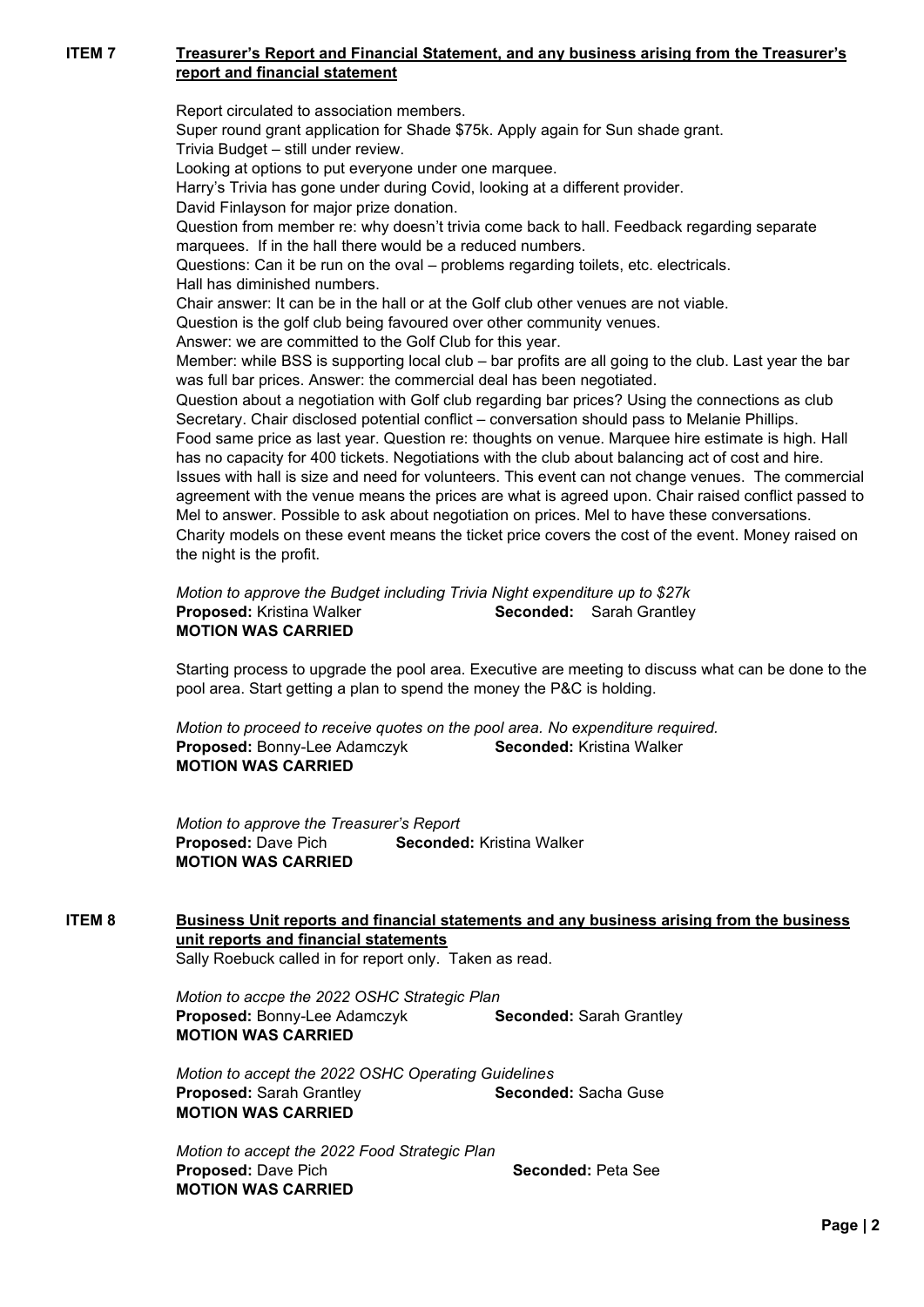*Motion to accept 2022 Food Services Operating Guidelines* **Proposed:** Rosie Callinan **Seconded:** Peta See **MOTION WAS CARRIED**

*Motion to approve the Business Unit Reports and Financial Statements* **Proposed:** Dave Pich **Seconded:** Bonny-Lee Adamczyk **MOTION WAS CARRIED**

## **ITEM 9 Sub Committee Reports**

#### **Swim Club**

Report tabled by chair Swim Club about to conclude for the term. Presentations and Pizza Night next week weather prevailing. Question/request from Sub-Committee member Given that the swim club has been operating well within guidelines and all requests/corrections have been dealt with quickly. A request has been made for the school to review the restriction related to service of alchohol by the swim club canteen. The School have heard this request. A parent at the darts was also a former darts at Bulimba State School. Request to make this Parent a life member – for Darts. Will review the procedures for this.

*Motion to accept the Sub Committee Reports* **Proposed:** Dave Pich **Seconded:** Peta See **MOTION WAS CARRIED**

## **ITEM 10 Other Working Groups**

#### **Year 6 Graduation Committee**

Janelle to form the Graduation committee with one rep from each class, Year book coordinator and any specialist persons required. Please keep it simple and have a P&C membership form submitted for all members.

## **ITEM 11 Principal's Report**

Executive members need to complete the Asbestos Training – No WAP no WORK details will be emailed.

Tangalooma camp was completed. Covid positive test notifications were received after the camp. Opportunities to input on Quadrennial review.

OLA has slowed due to the rain.

Online NAPLAN in MAY. Next year NAPLAN will be in the first term.

NAPAL is connected to funding.

Next EBA coming up for Teachers – if P&C would like to say something about provision of heads of departments curriculum in primary school. There is no funding for this in primary schools. High Schools get one for every 100 students. Primary schools struggles without this support. Much funding has been lost in the area. Reduced funding to professional development is also a big problem.

*Motion to approve the Principal's Report* **Proposed:** Peta See **Seconded:** Sarah Grantley **MOTION WAS CARRIED**